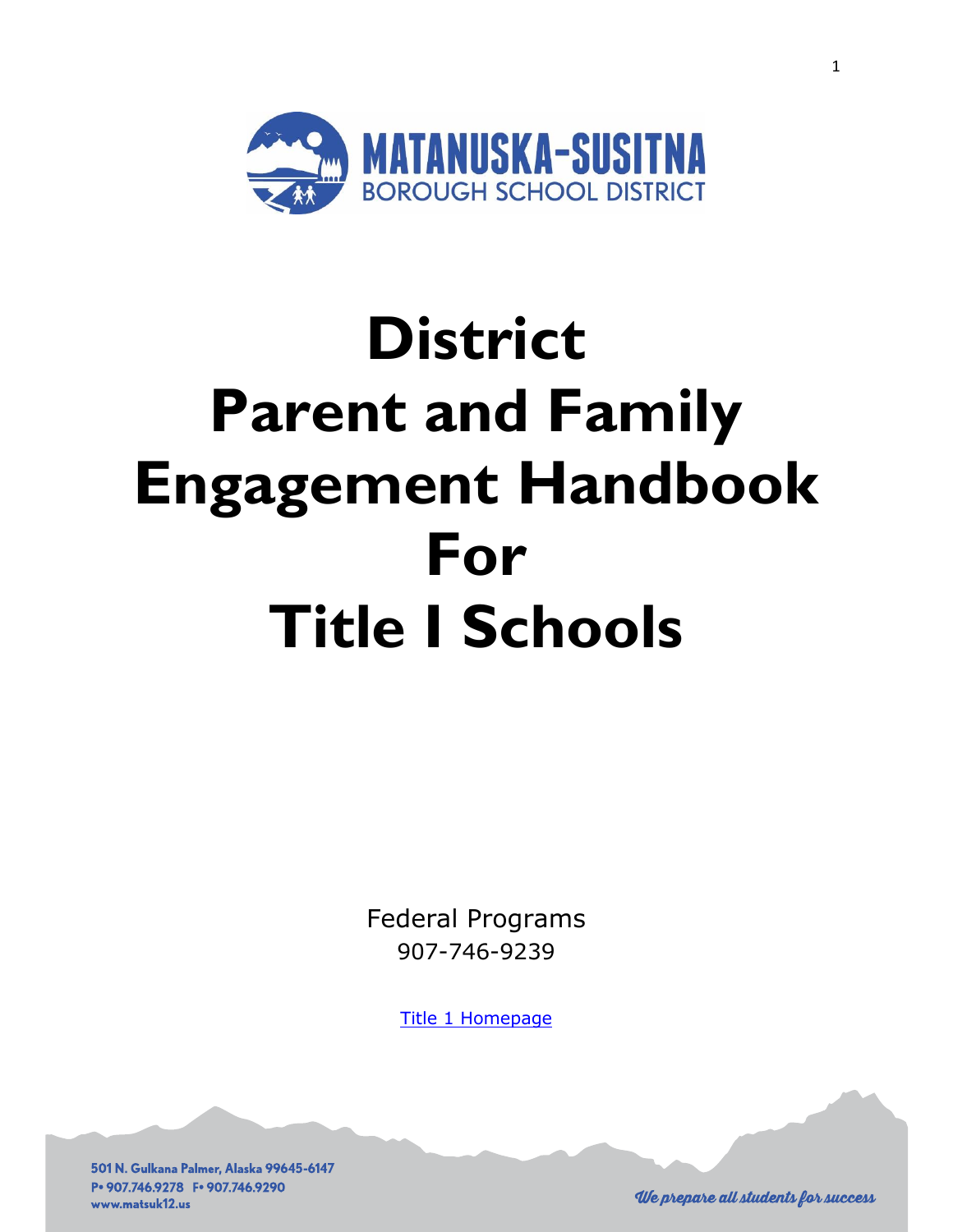

## **Purpose**

This handbook is intended to serve as a guide for Matanuska-Susitna Borough School District's Title I schools to improve their parent engagement programs and meet the requirements under Title I, Part A, according to the standards of the Elementary and Secondary Education Act (ESEA).

## **Table of Contents**

| <b>Topic</b>                                                                   | Page |
|--------------------------------------------------------------------------------|------|
|                                                                                |      |
| <b>MSBSD Board Mission and Vision Statement</b>                                | 3    |
| <b>MSBSD Board Parent Engagement</b>                                           | 4    |
| School Level Parent Engagement Policy                                          | 6    |
| Title 1 Annual Parent Meeting                                                  | 7    |
| Title 1 Annual Parent Meeting Agenda                                           | 8    |
| Parental Input on Funding Allocations                                          | 9    |
| Involvement in Planning, Review and Improvement                                | 9    |
| Description of Curriculum, Evaluations, Measurements and Proficiency<br>levels | 10   |
| School - Parent Compact                                                        | 11   |
| Reporting Achievements to Parents                                              | 12   |
| Why partnering with Families and the Community Matter                          | 13   |
| Six Types of Parental Involvement                                              | 14   |
| How is Family Engagement Funded in Title 1 Schools?                            | 15   |
| The Perks of PIRC's                                                            | 15   |
| Title I Compliance                                                             | 15   |
| Parent Engagement Compliance Timeline for Title 1 Administrators               | 16   |

501 N. Gulkana Palmer, Alaska 99645-6147 P. 907.746.9278 F. 907.746.9290 www.matsuk12.us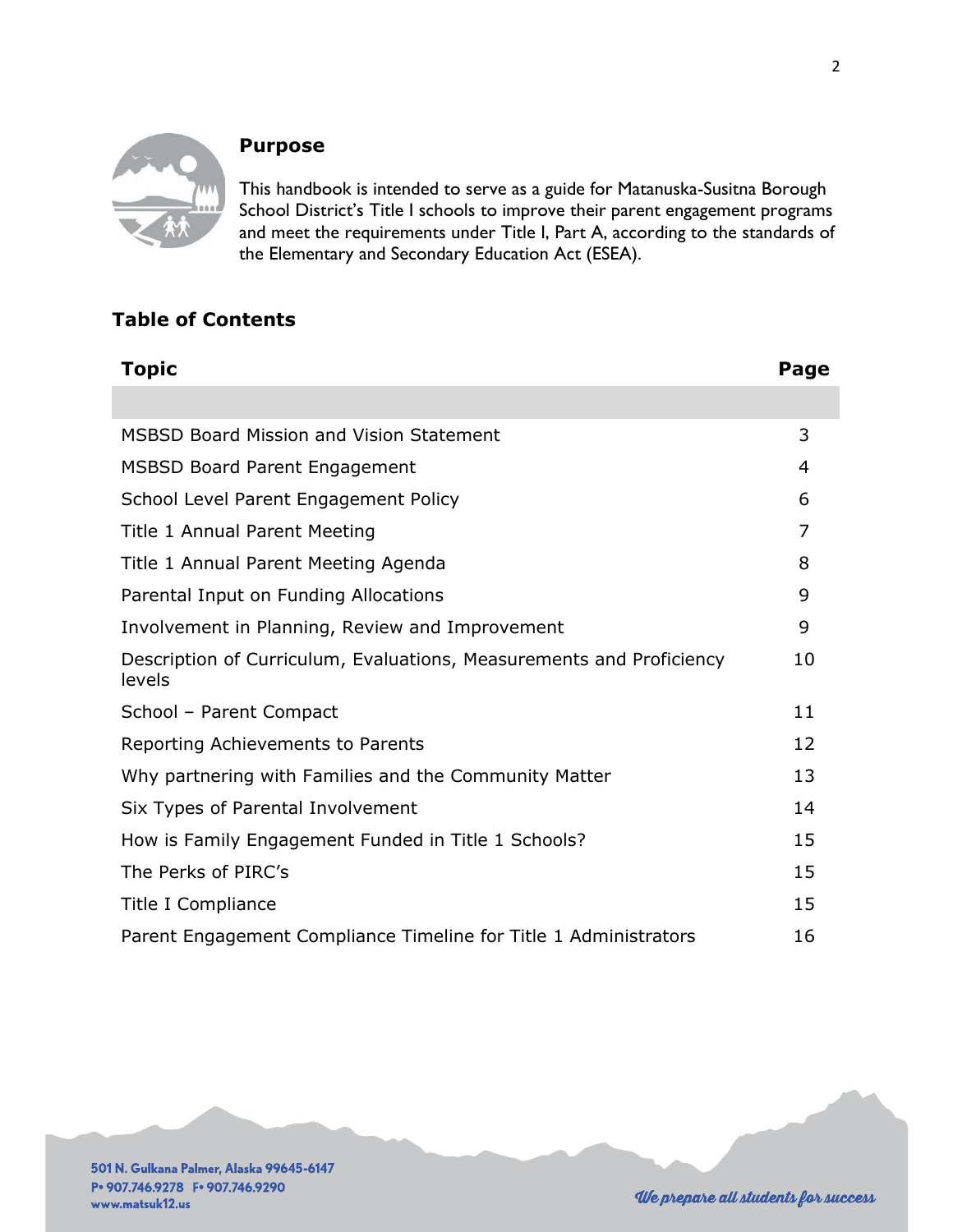

## **MSBSD Board Mission and Vision Statement** BP 6171 TITLE I PROGRAMS

The selection of schools to receive Title I funds and the scope of the program will depend on current federal guidelines and level of financial support. To determine Title I funding federal law requires that a district rank all public schools in order of poverty

(highest to lowest), determine which schools are eligible, and serve those schools in rank order. The Superintendent or designee shall establish procedures which ensure that partnerships and collaboration are established between the school and parents, families, businesses, and other community members.

The Superintendent or designee shall establish procedures which ensure that the district provides all district schools with the same level of base funding, per student, for highly qualified staff services, research based curriculum materials and instructional supplies. At the beginning of each school year, the ratio of students to teachers and auxiliary staff shall vary as little as possible from school to school. The Superintendent or designee shall maintain annual records to document this ratio and to indicate the quantity and quality of books and equipment at each school. State and local funds must be used in participating schools to provide services that, taken as a whole, are "at least comparable" to services in schools that do not participate in the Title I program.

*The parents/guardians of children enrolled in Title I programs shall be involved in planning, designing, implementing, and evaluating these programs in a systematic, ongoing, informed and timely fashion. They shall have regular opportunities to make recommendations on the educational needs of their children and on ways in which they can help their children benefit from the programs. All such recommendations shall receive timely responses.* 

# *Through consultation with parents/guardians, the district shall annually assess the effectiveness of parental involvement programs and determine what action needs to be taken, if any, to increase parental participation.*

When evaluating the effectiveness of Title I programs, staff shall assess individual student achievements, using data from the state's annual assessments and other indicator of academic achievement, to determine whether these students' improved performance has continued over a period of more than 12 months. The results of the evaluation will guide any necessary revision to the school-wide program plan.

501 N. Gulkana Palmer, Alaska 99645-6147 P. 907.746.9278 F. 907.746.9290 www.matsuk12.us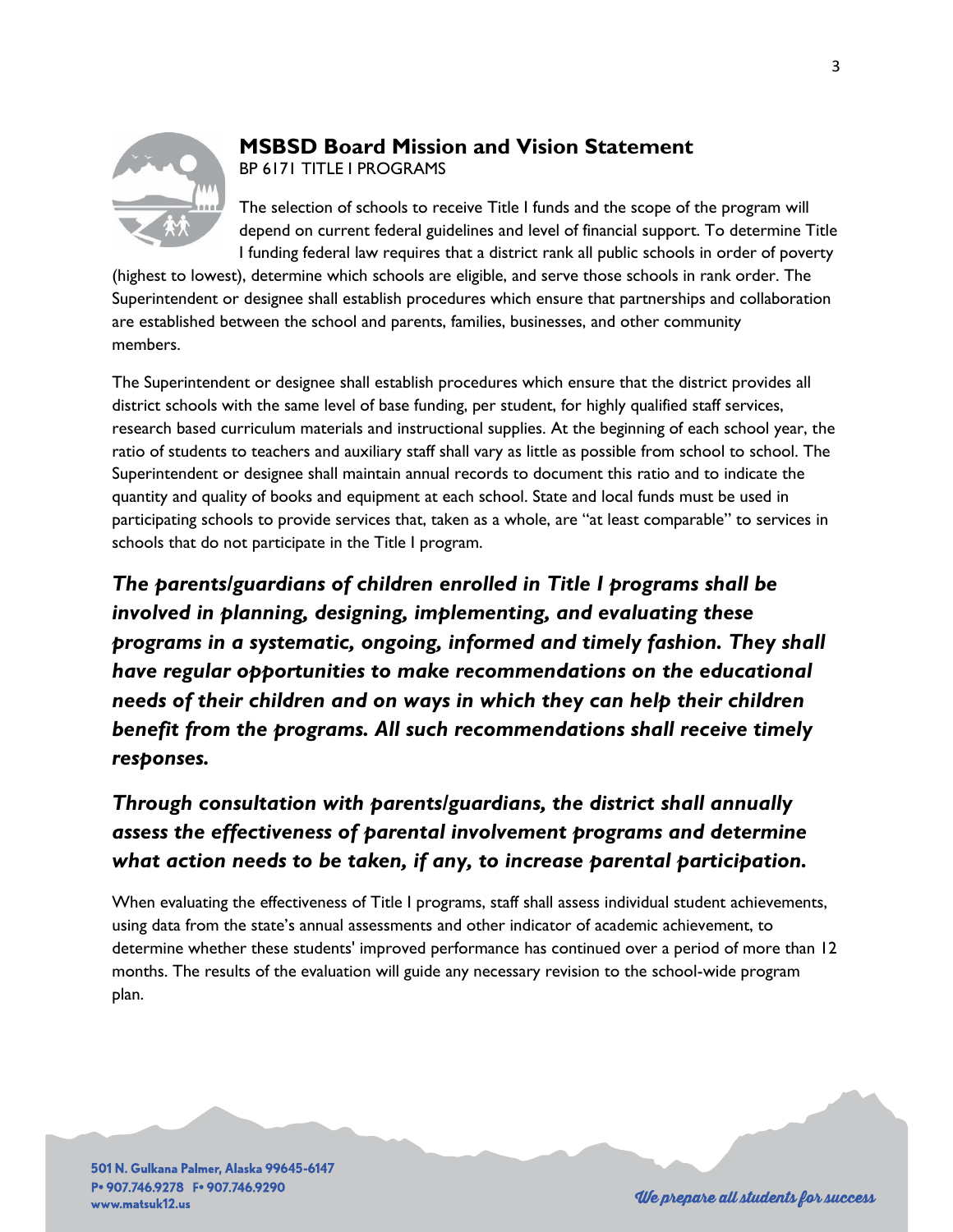

Cross References:

(cf. 6190 - Evaluation of the Instructional Program)

(cf. 6000 - Concepts and Roles)

Legal References:

UNITED STATES CODE

Title I of the Elementary and Secondary Education Act, 20 U.S.C. §§ 6301-6514, as amended by the No Child Left Behind Act of 2001 (P.L. 107-110)

*No Child Left Behind Act which states: "Affording parents and students meaningful opportunities to participate in the education of their children."* 

> **Adoption Date: 08/21/95 Revised Date: 12/04/02**

#### BP 6020 **PARENT ENGAGEMENT**

To ensure meaningful consultation with parents and to support a partnership among the schools, parents, the community, and to improve students' academic achievement, each school shall build their capacity for parent involvement in ways that may include but are not limited to the following:

- 1. Provide assistance to parents of children served by the school, as appropriate, in understanding such topics as the State's academic content standards and State student academic achievement standards, State and local academic assessments, how to monitor a child's progress, and how to work with educators to improve the achievement of their children.
- 2. Provide materials and training to help parents work with their children to improve their children's achievement, such as literacy training and using technology, and as appropriate, to foster increased parental involvement by other parents.
- 3. Educate teachers, pupil services personnel, principals, and other staff, with the assistance of parents, in the value and utility of contributions of parents, and in how to reach out to, communicate with, and work with parents as equal partners, implement and coordinate parent programs, and build ties between parents and the school.
- 4. To the extent feasible and appropriate, coordinate and integrate parent involvement programs and activities with preschool programs such as Head Start, district preschool programs, and other programs and conduct activities, such as parent resource centers, that encourage and support parents in more fully participating in the education of their children.
- 5. Ensure that information related to school and parent programs, meetings, and other activities is sent to the parents of participating children in a format and, to the extent practicable, in a language the parents can understand.
- 6. Involve parents in the development of training for teachers, principals, and other educators to improve the effectiveness of such training.

501 N. Gulkana Palmer, Alaska 99645-6147 P. 907.746.9278 F. 907.746.9290 www.matsuk12.us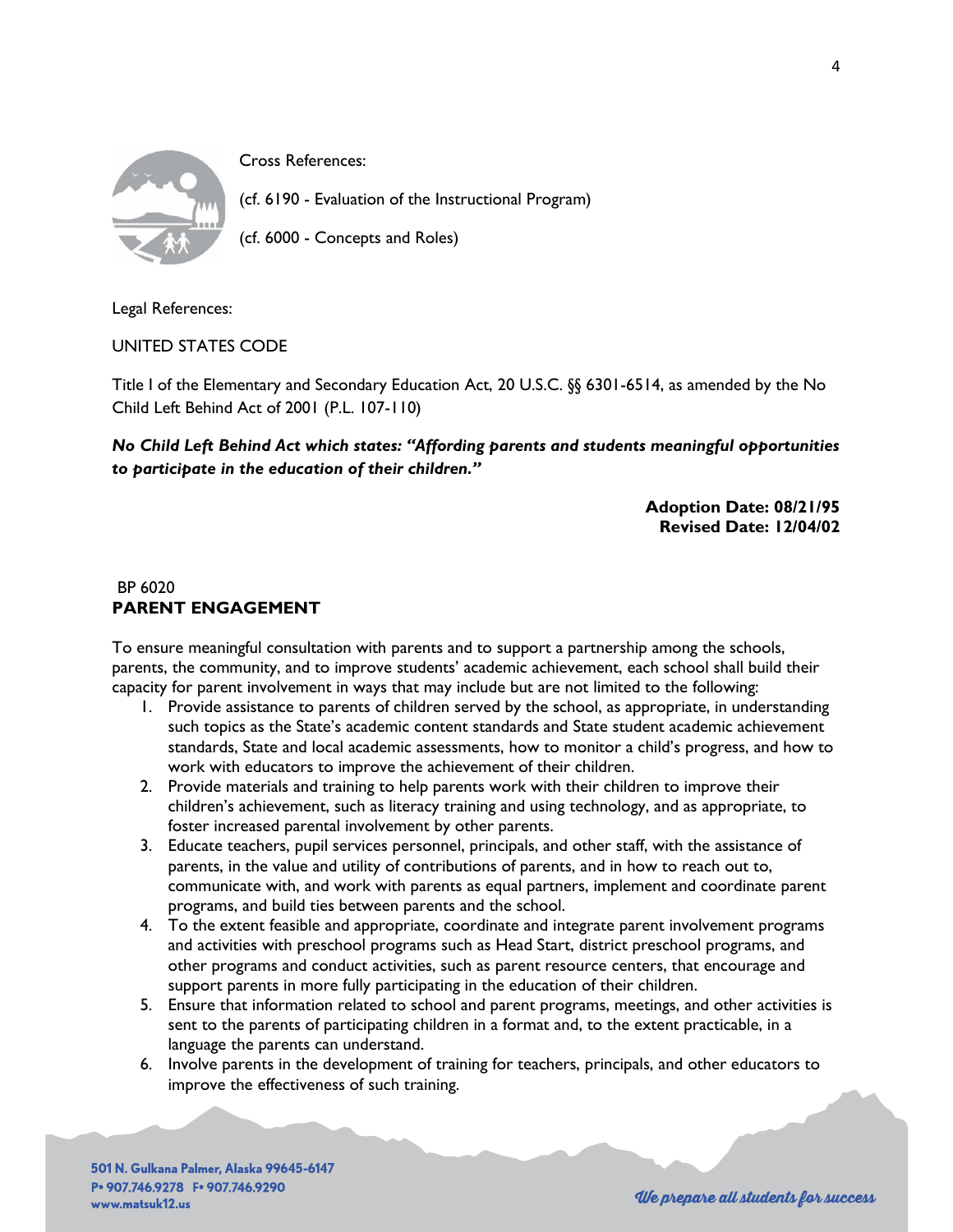- 7. Arrange school meetings at a variety of times, or conduct-in-home conferences between teachers or other educators with parents who are unable to attend such conferences at school, in order to maximize parental involvement and participation.
- 8. Provide such other reasonable support for parental involvement activities as parents may request.
- 9. Each school in the district will jointly develop with, and distribute to parents, a written parental involvement policy, agreed on by such parents that shall describe the means for carrying out the parent involvement policy. Parents shall be notified of the policy in an understandable and uniform format and, to the extent practicable, provided in a language they can understand. Such policies shall be made available to the local community and updated periodically to meet the changing need of parents and the school.
- 10. Parents who wish to object to or withdraw their student from a standards-based assessment or test required by the State of Alaska may do so by informing the school principal or designee prior to the scheduled test date(s).
- 11. Secondary teachers will provide a syllabus outlining course objectives, materials, and activities to be signed by parents at the beginning of a course.
- 12. Parents can review curriculum standards and materials either online or by requesting information from the teacher or principal.
- 13. Parents who wish to object to or withdraw their student from an activity, class or program may do so by informing the teacher or principal and requesting an alternative assignment or activity.
- 14. Schools will notify parents in writing through newsletters social media, or other forms of written communication at least two weeks prior to any activity, class or program that involves human reproduction or sexual matters. Parents may request to view the materials beforehand or opt their child out of the activity, class, or program by informing the teacher or principal in writing. However, opting out of instruction on "human reproduction or sexual matters" does not include curricula or materials for sexual abuse and sexual assault awareness and prevention training required under AS14.30.355 or dating violence and abuse awareness and prevention training required under AS14.30.356 (Alaska Safe Children's Act, informally known as Erin's Law and Bree's Law).

The District may establish a district-wide parent advisory council to provide advice on all matters related to parental involvement to schools and to programs within the District.

The District may conduct, with the involvement of parents, an annual evaluation of the content and effectiveness of schools parental involvement policies and programs in improving the academic quality of the schools, including identifying barriers to greater participation by parents in activities (with particular attention to parents who are economically disadvantaged, have disabilities, have limited English proficiency, limited literacy, are of any racial or ethnic minority background or are parents of migratory children), and use the findings of such evaluation to design strategies for more effective parental involvement, and to revise, if necessary, the parental involvement policies described in this section. The District will involve parents in the planning of the Title I district plan and the District Improvement Plan, as needed.

#### **MATANUSKA SUSITNA BOROUGH SCHOOL DISTRICT**

**Adoption Date: 08/21/95 Revised Date: 12/04/02 Revised Date: 01/19/11 Revised Date: 2/15/12 Revised Date 01/16/19 Revised Date 05/05/21**

501 N. Gulkana Palmer, Alaska 99645-6147 P. 907.746.9278 F. 907.746.9290 www.matsuk12.us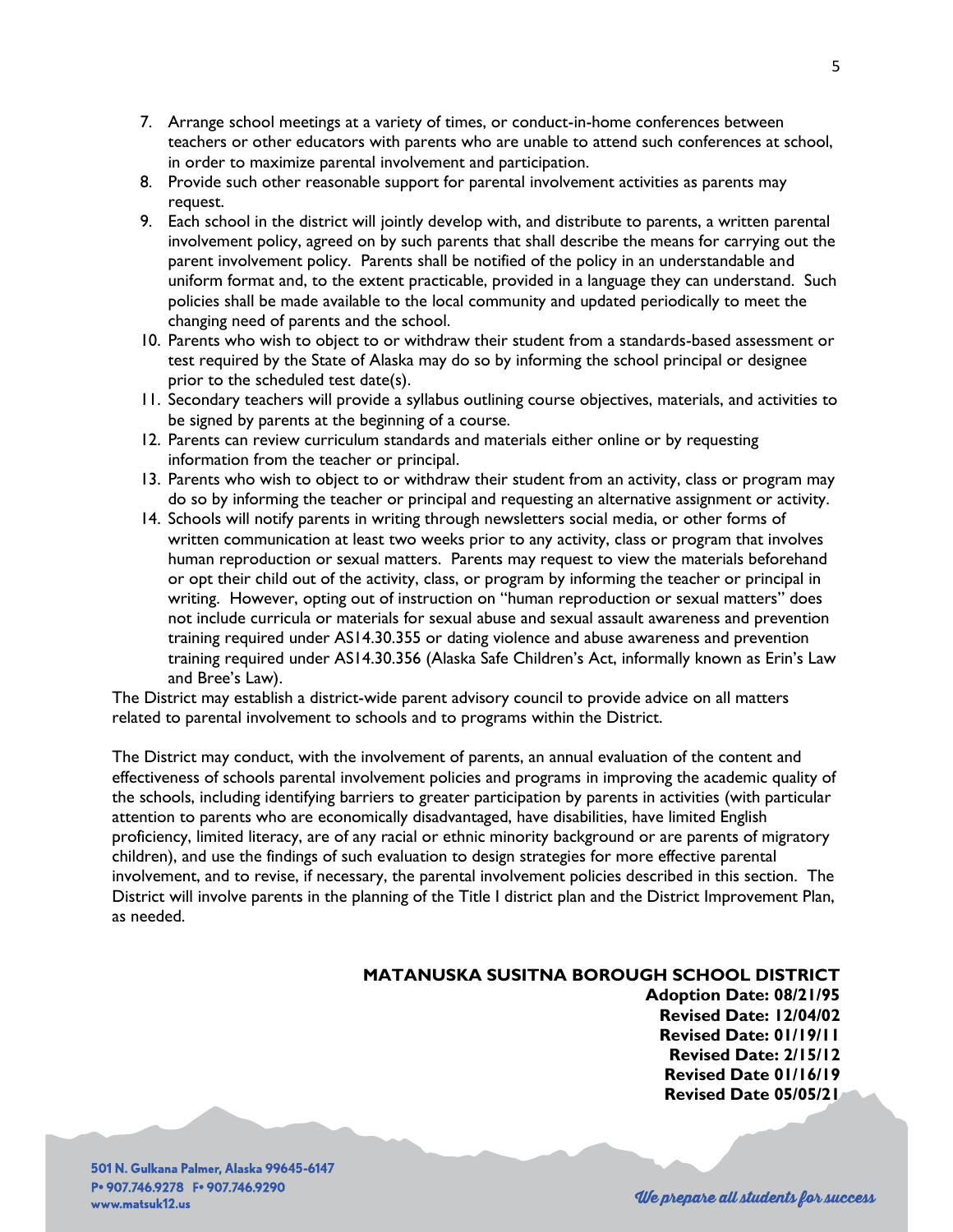All MSBSD Title 1 schools are required to have a school level Parent Engagement Policy (formerly known as Parent Involvement Policy). Compliance guidance is below.



**SCHOOL LEVEL PARENT ENGAGEMENT POLICY**

*Statute/Regulation 1118(b)(1)*

Each **school** served under this part shall **jointly develop** with, and **distribute** to, parents of students in Title I programs a written parent involvement policy, **agreed upon** by such parents, that shall describe the

means for carrying out the requirements of subsections (c) through (f) of Section 1118. Parents shall be notified of the policy in an **understandable and uniform format** and, to the extent practical, provided in a **language the parents can understand**. Such policy shall be **made available to the local community** and **updated annually** to meet the changing needs of parents and the school.

## **To Meet Compliance:**

❑ Each school must jointly develop, with parents of students in Title I programs, a parent involvement policy. The policy must be agreed upon by parents.

- ❑ The policy must be written in a language and format that the parents can understand.
- ❑ The policy must be made available to the local community.
- ❑ The policy must be updated annually to meet the needs of the parents and school.

#### **Evidence/Documentation**

❑ School-level Parent and Family Engagement Policy.

❑ Evidence that the policy was developed jointly and agreed upon by parents (e.g. meeting minutes, sign-in sheets, correspondence, emails, meeting agendas, etc.).

❑ Evidence that the policy is updated annually.

501 N. Gulkana Palmer, Alaska 99645-6147 P. 907.746.9278 F. 907.746.9290 www.matsuk12.us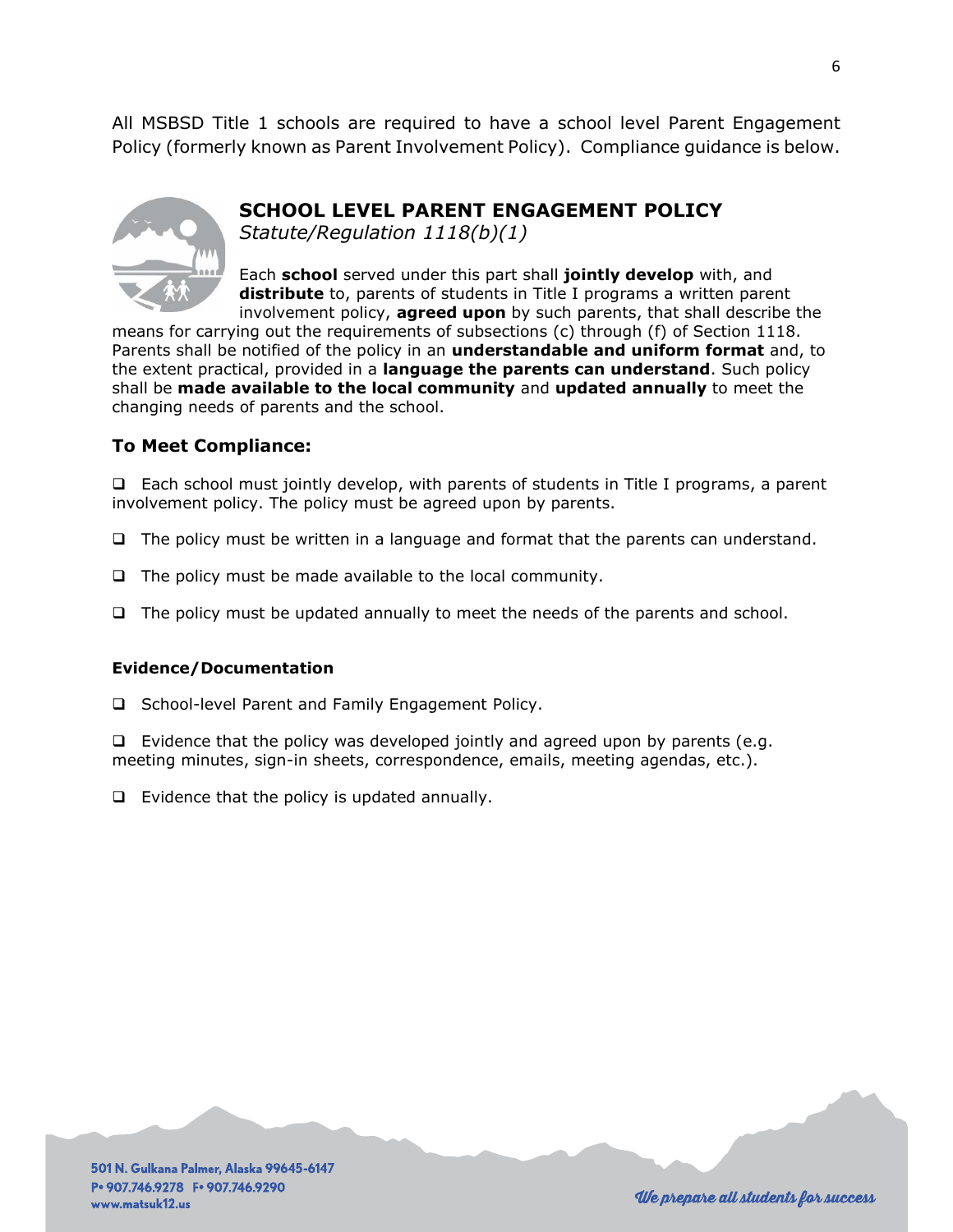

## **TITLE I ANNUAL PARENT MEETING** *Statute/Regulation 1118(c)(1)(2)*

An **annual meeting** is held at each Title I school at **a convenient time**, where all parents of participating Title I students are invited and **encouraged to attend**, to inform parents of their school's Title I plan, explain the requirements of the Title I program, and inform parents of their right to be

involved in the school improvement plan. The school must offer a **flexible number of meetings**, such as in the morning or evening, and may also provide transportation, childcare, or home visits with Title I funds.

### **To Meet Compliance:**

- ❑ The school must hold an annual Title I meeting for parents of participating Title I students.
- ❑ Parents must be invited and encouraged to attend.

❑ During the meeting, the school must inform the parents about the Title I plan and explain the Title I requirements.

❑ During the meeting, parents must be informed of their right to be involved in the school improvement plan.

❑ During the meeting, parents must be informed of their options of school choice, if applicable.

- ❑ Multiple meetings are held.
- ❑ Meetings are held at flexible times.
- ❑ Title I funds are used to provide transportation, childcare and home visits if needed.

#### **Evidence/Documentation**

❑ Evidence that the meeting was held (e.g. meeting minutes, sign in sheets, agenda, etc.).

❑ Evidence that parents were invited and encouraged to attend in multiple ways (e.g. flyers, newsletters, invitations, Connect Ed messages, etc.).

❑ Evidence that parents were informed of the Title I plan and Title I requirements, their options of school choice, as well as their rights to be involved in the school.

❑ Evidence that the school holds the Title I meeting separate from other meetings.

❑ Agendas that include dates and times of meetings.

❑ Evidence that meetings are offered at flexible times and that transportation and childcare are available (if applicable).

❑ Evidence that Title I funds were used to provide these services.

501 N. Gulkana Palmer, Alaska 99645-6147 P. 907.746.9278 F. 907.746.9290 www.matsuk12.us

7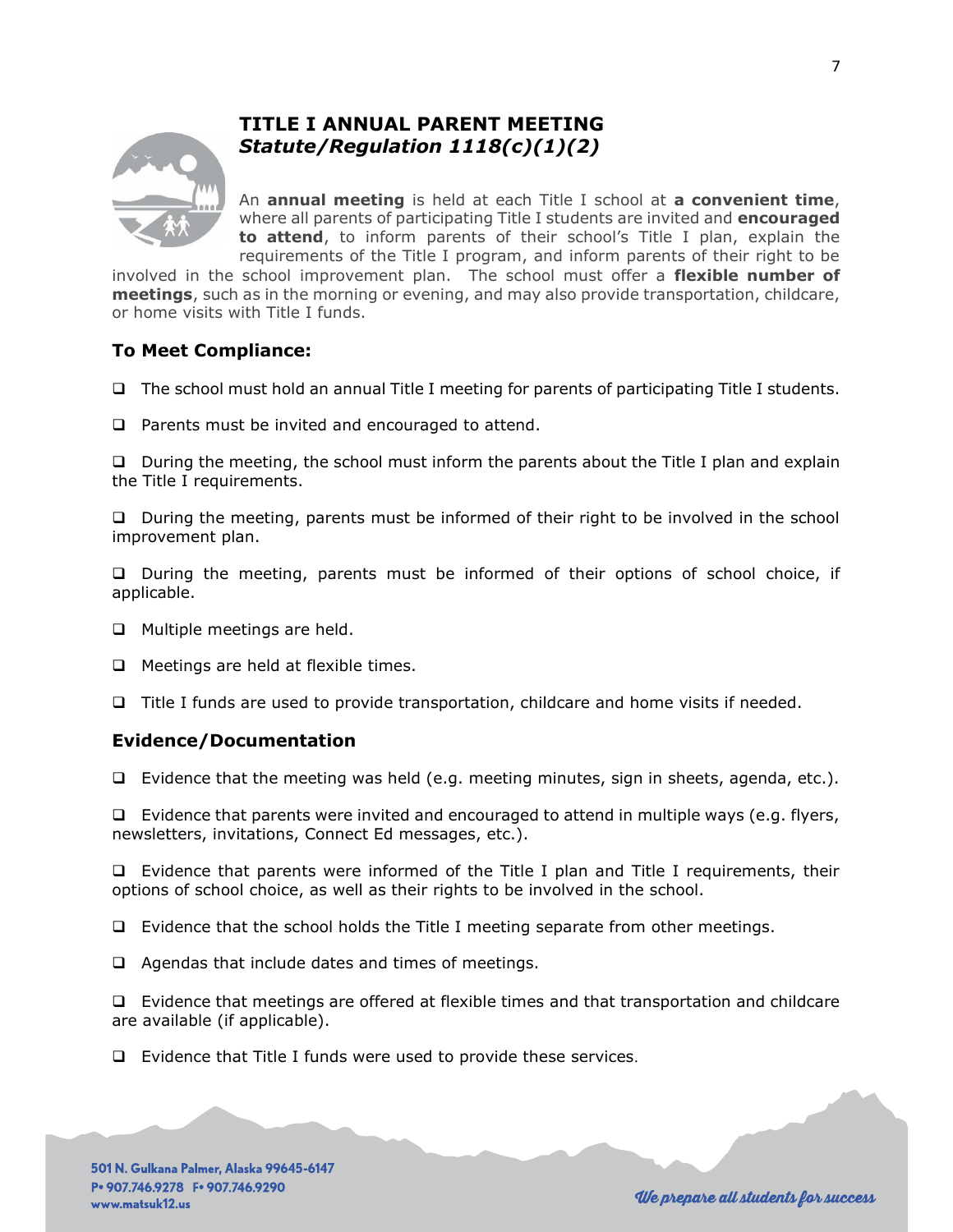

#### **Title I Annual Parent Meeting Agenda (bold headings indicate topics needed to be discussed for compliance)**

- Introduction of Title I faculty and staff
- o **Give an overview of what Title I is and the requirements**

#### **of the Title I School-wide Program**

- How funds will be used
- Parent engagement funds
- How school-wide plan will be assessed for effectiveness
- o **Discuss the school's previous year's progress**

## o **Explain what participation in a Title I Program means, including:**

- Description and explanation of curriculum and programs
- How to access Title I Plan on the school website
- Information on forms of academic assessment used to measure student progress in a language parents can understand
- A timeline for when parents will be informed of their child's progress
- Information on the proficiency levels students are expected to meet
- SES opportunities (if applicable)

#### o **Explain parent engagement policies**

- District Parent Engagement policy
- School Parent Engagement Policy
- Parent –School Compact

#### o **Opportunities for parents to participate**

- Being a part of the Title I accountability team
- Helping make decisions and plan on parent engagement funding uses and events
- Volunteering in the school

#### o **Parents Rights**

- Right to request regular meetings with staff in order to make suggestions
- Participate in decisions relating to the education of their child
- Request the qualifications of their child's teacher
- Submit a written comment on the school-wide program plan when made available to parents to view
- Request the right to opt their child out of district and statewide testing
- o Important dates and how to contact staff

501 N. Gulkana Palmer, Alaska 99645-6147 P. 907.746.9278 F. 907.746.9290 www.matsuk12.us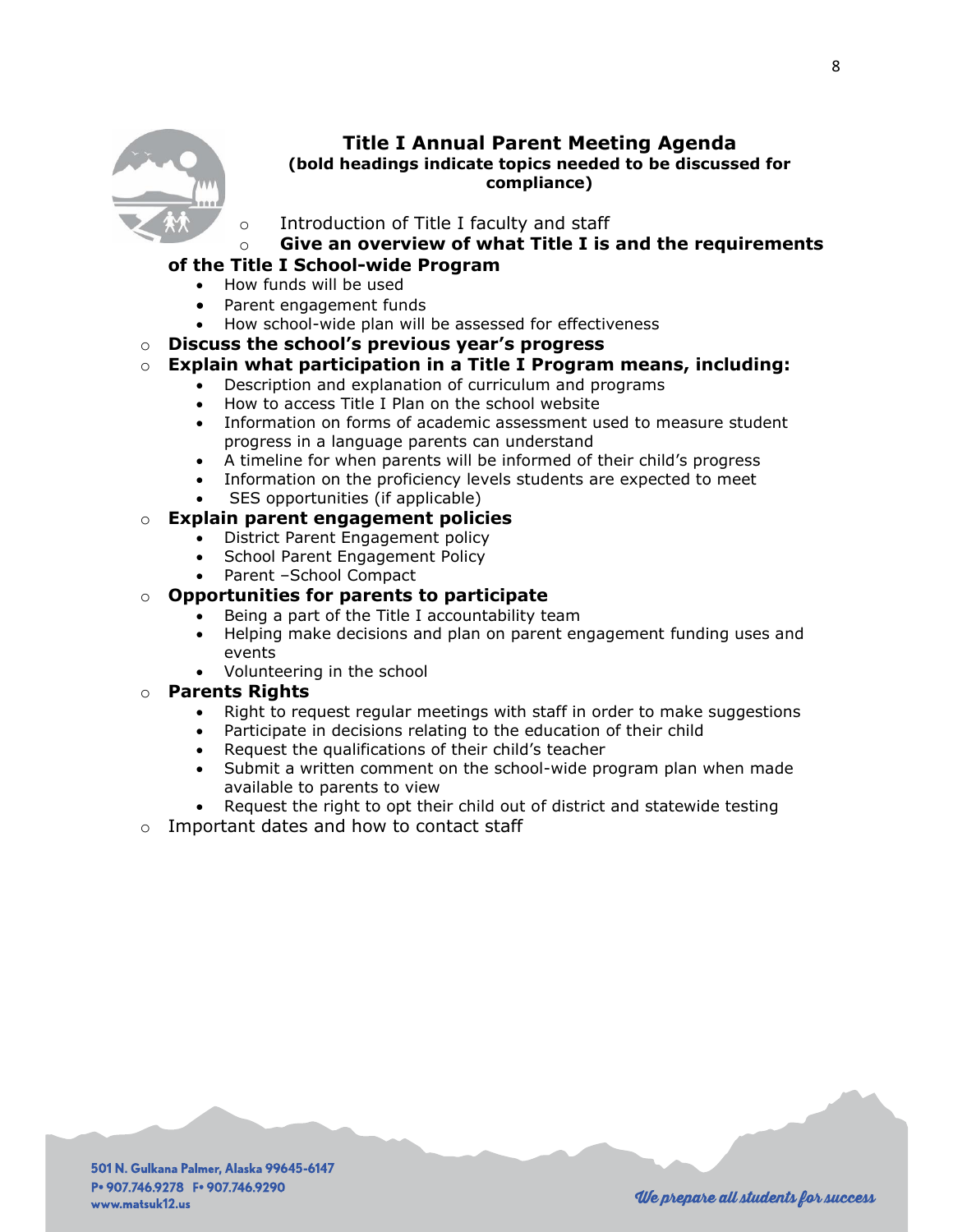

## **PARENTAL INPUT ON FUNDING ALLOCATIONS** *Statute/Regulation 1118 (a)(3)(B)*

Parents of children receiving Title I services are **involved in the decisions**  regarding how reserved funds are allotted for parent involvement activities.

### **To Meet Compliance:**

❑ The LEA must include parents of students in Title I programs in the decision of how the funds are allotted for parent engagement activities.

### **Evidence/Documentation**

❑ Meeting minutes, agendas, sign-in sheets, correspondence that documents parent.



## **INVOLVEMENT IN PLANNING, REVIEW, AND IMPROVEMENT** *Statute/regulations 1118 (c)(3); 1114 (b)(2)(B)*

The school involves parents in an organized, ongoing, and timely way, in the planning, review, and improvement of the Title I programs. This includes:

- ❖ The school-level parent engagement policy; and
- ❖ The joint development of the school-wide program plan.

#### **To Meet Compliance:**

❑ Parents must be involved in the development of the school-level parent engagement policy.

❑ Parents must be involved in the development of the school-wide Title I plan.

❑ The parent engagement policy must state that parents were included in its development.

❑ Discuss the above at the Annual Title I meeting.

#### **Evidence/Documentation**

❑ Evidence that parents were involved in the development of BOTH documents (e.g. agendas, letters, sign-in sheets, meeting minutes).

501 N. Gulkana Palmer, Alaska 99645-6147 P. 907.746.9278 F. 907.746.9290 www.matsuk12.us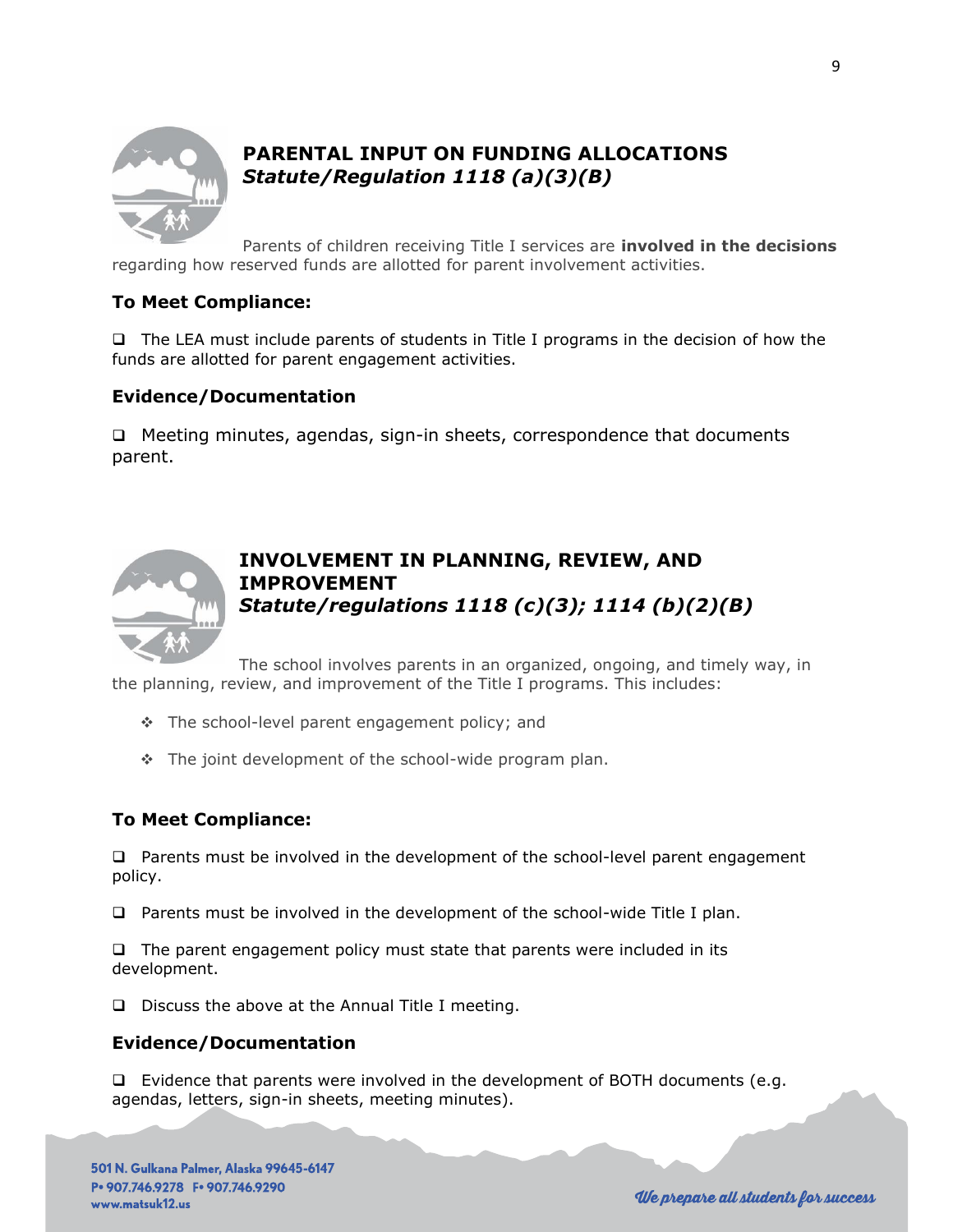

## **DESCRIPTION OF CURRICULUM, EVALUATIONS, MEASUREMENTS, AND PROFICIENCY LEVELS** *Statute/Regulation 1118(c)(4)(B)*

Each Title I school must provide parents with a **description and explanation** of the **curriculum** in use at the school, the forms of **academic assessment used** to measure student progress, and the **proficiency levels** students are expected to meet.

#### **To Meet Compliance:**

❑ The school must provide parents with a description and explanation of the curriculum.

❑ The school must provide parents with a description and explanation of academic assessments used to measure student progress.

❑ The school must provide parents with a description and explanation of the proficiency levels students are expected to meet.

### **Evidence/Documentation**

❑ Documentation that parents were given explanations for the items above (e.g. letters, print materials, emails, meeting agendas, agenda for Annual Meeting, etc.).

501 N. Gulkana Palmer, Alaska 99645-6147 P. 907.746.9278 F. 907.746.9290 www.matsuk12.us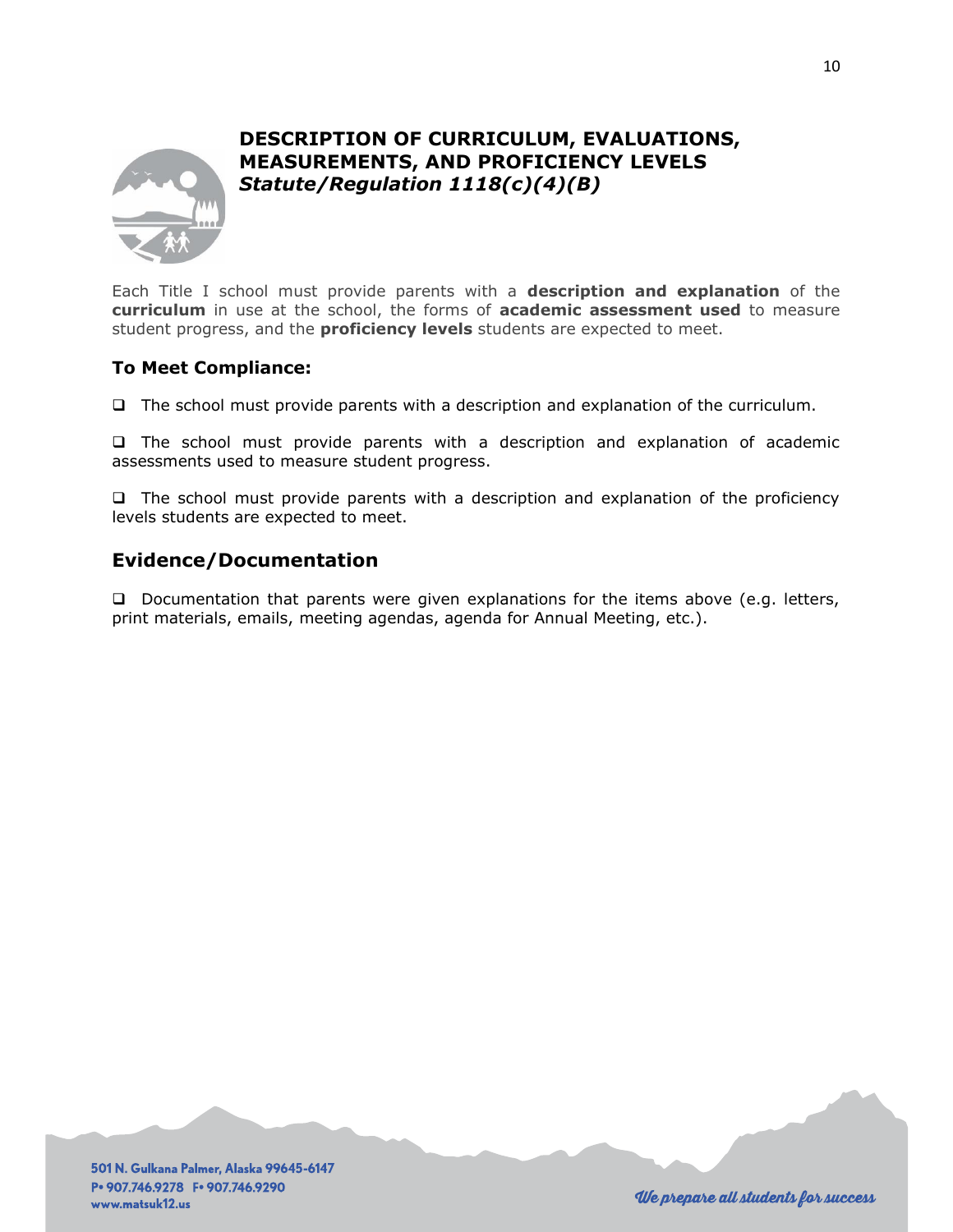

## **SCHOOL-PARENT COMPACT Statute/Regulation 1118 (d)(1)(2)**

Each Title I school must **jointly develop** with parents of all children served under Title I a **school-parent compact** that outlines how parents, the entire school staff, and students will share the responsibility for improved student

academic achievement and the means by which the school and parents will build and develop a partnership to help children achieve proficiency on the Alaska State Standards. The schoolparent-compact describes the school's responsibility to provide high-quality curriculum and instruction in a supportive and effective learning environment that enables the children served under this part to meet the State's student academic achievement standards, and the ways in which each parent will be responsible for supporting their child's learning, such as monitoring attendance, homework completion, and television watching; volunteering in their child's classroom; and participating, as appropriate, in decisions relating to the education of their child and positive use of extracurricular time. The school-parent compact addresses the importance of communication between teachers and parents on an ongoing basis through, at a minimum;

- ❖ parent-teacher conferences at least annually, during which the compact shall be discussed as the compact relates to the individual child's achievement;
- ❖ frequent reports to parents on their child's progress; and
- ❖ reasonable access to staff, opportunities to volunteer and participate in their child's class, and observation of classroom activities.

## **To Meet Compliance:**

- ❑ The school must have a school-parent compact.
- ❑ The compact must be developed jointly with parents of students in Title I programs.

❑ The compact must outline how parents, school staff, and students will share in the responsibility for improved student academic achievement.

❑ The school-parent compact is the means by which the school and parents will build and develop a partnership to help children achieve state standards.

❑ The school-parent compact must describe the following:

- The school's responsibility to provide high quality curriculum and instruction.
- The school's responsibility to provide a supportive and effective learning environment.
- The ways in which each parent will be responsible for supporting their child's learning.
- A description of how the school addresses the importance of communication between teachers, staff and parents.

## **Evidence/Documentation**

❑ A copy of the school-parent compact meeting the criteria above sent to district Title I coordinator

 $\Box$  Evidence that compact was developed jointly with parents and reviewed annually (e.g., Meeting agendas, meeting minutes, sign-in sheets, correspondence.).

501 N. Gulkana Palmer, Alaska 99645-6147 P. 907.746.9278 F. 907.746.9290 www.matsuk12.us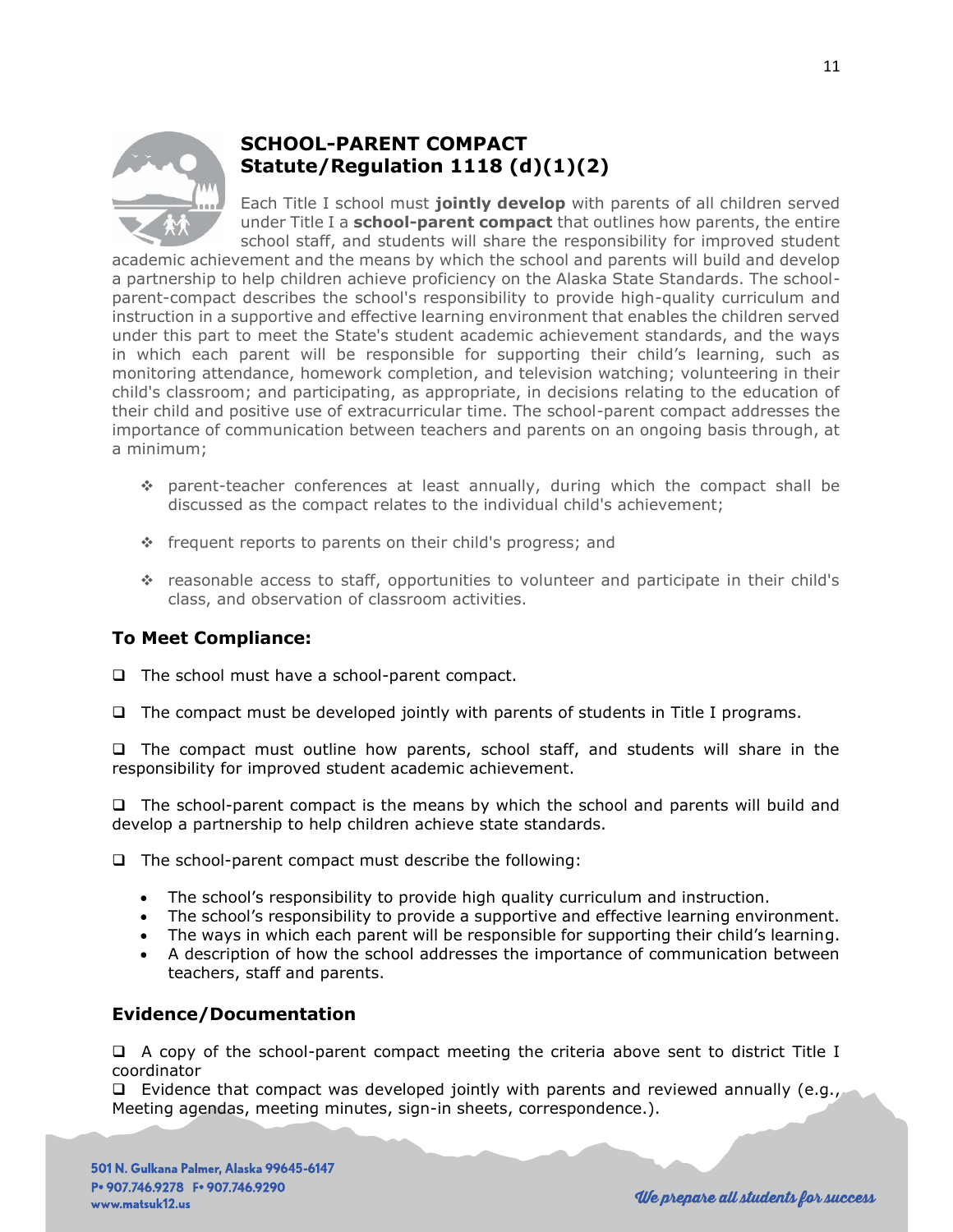

## **REPORTING ACHIEVEMENTS TO PARENTS** *Statute/Regulation 1118(c)(4)*

Parents of Title I students should receive timely information about the Title I programs at their child's school. This timely information should also include

a report toward the progress of achieving the goals stated in the Title I Plan and documentation of how these results and information were shared by goal teams with parents, the community, Accountability team and other staff.

## **To Meet Compliance:**

❑ The school must provide parents with timely information about Title I programs.

## **Evidence/Documentation**

❑ Documentation that parents were given information about the progress toward the achievement of goals stated in the Title I Plan (e.g. newsletters, meeting agendas, sign-in sheets, emails, web pages)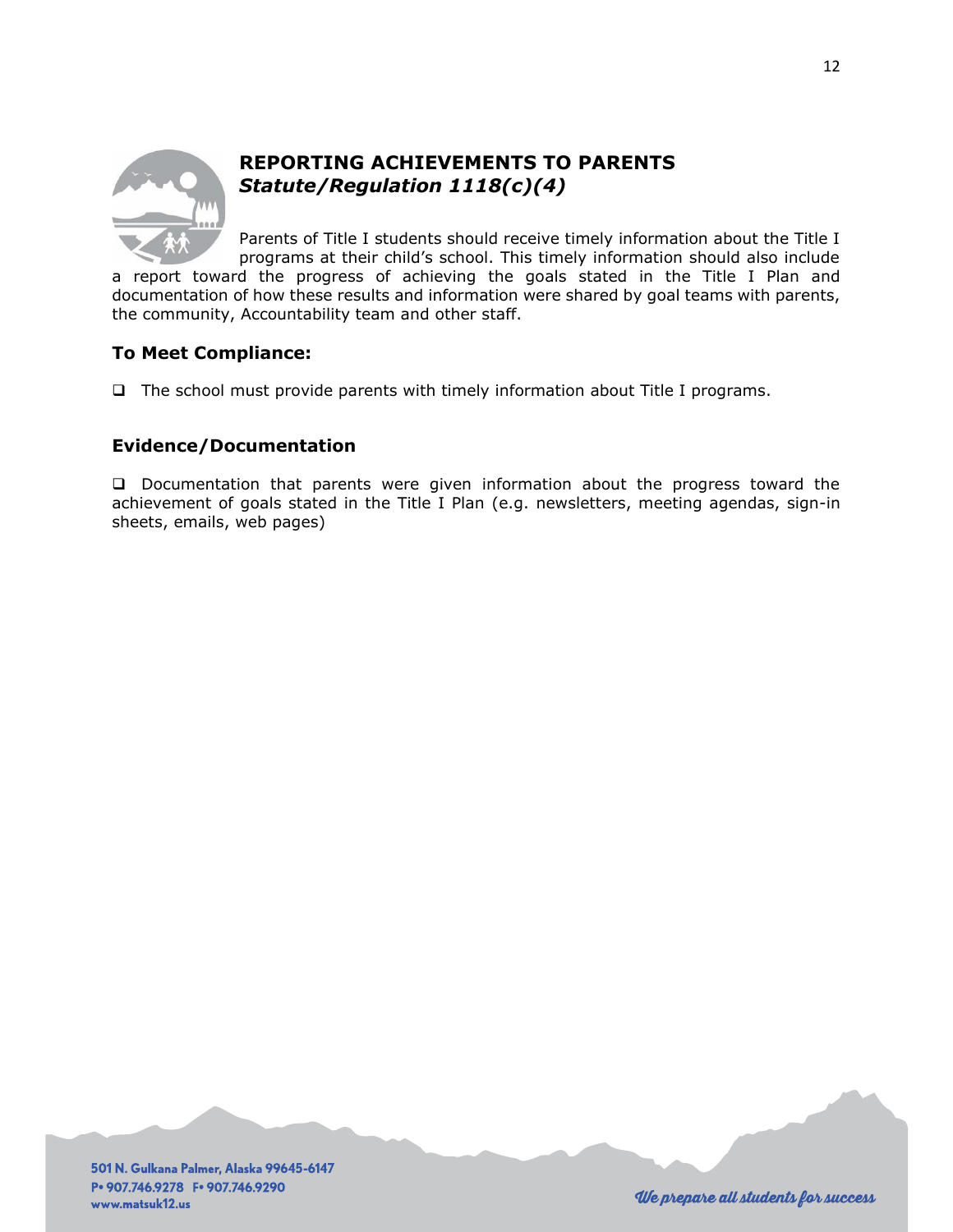## **Why Partnering with Families and the Community Matter**



Current research resoundingly states the benefits for student achievement when schools partner with families and the community. A recent report published by the [Harvard Family Research Project, www.hfrp.org,](http://www.hfrp.org/) cites that despite the findings of studies, educators still tend to treat parents and families as bystanders rather than as partners in the education of students.

Partnering with families and the community yields great benefits for students, parents, and for schools.

Parental and family engagement in schools has been shown to contribute to student success in the following ways:

- improved students achievement as seen through increased math and reading scores
- increased motivation on the part of the student to do better in school
- improved attendance and an increased graduation rate
- better behavior both at school and at home
- improvement in a student's social skills and adaptation to school

Being engaged in the school community also provides rewards for parents:

- an opportunity to closely monitor their child's performance and address any school difficulties is more readily available
- better relationships and communication with their child's teacher are established
- having a voice in decisions that enhance the academic environment and improve their child's educational experience

There are also advantages for schools as well:

- immediate access to parents to gain and increase their support
- improved teacher morale
- approval of teachers and a more well-regarded reputation of the school within the community
- allies that will provide community-wide support for educational excellence
- willingness to work to better the school

501 N. Gulkana Palmer, Alaska 99645-6147 P. 907.746.9278 F. 907.746.9290 www.matsuk12.us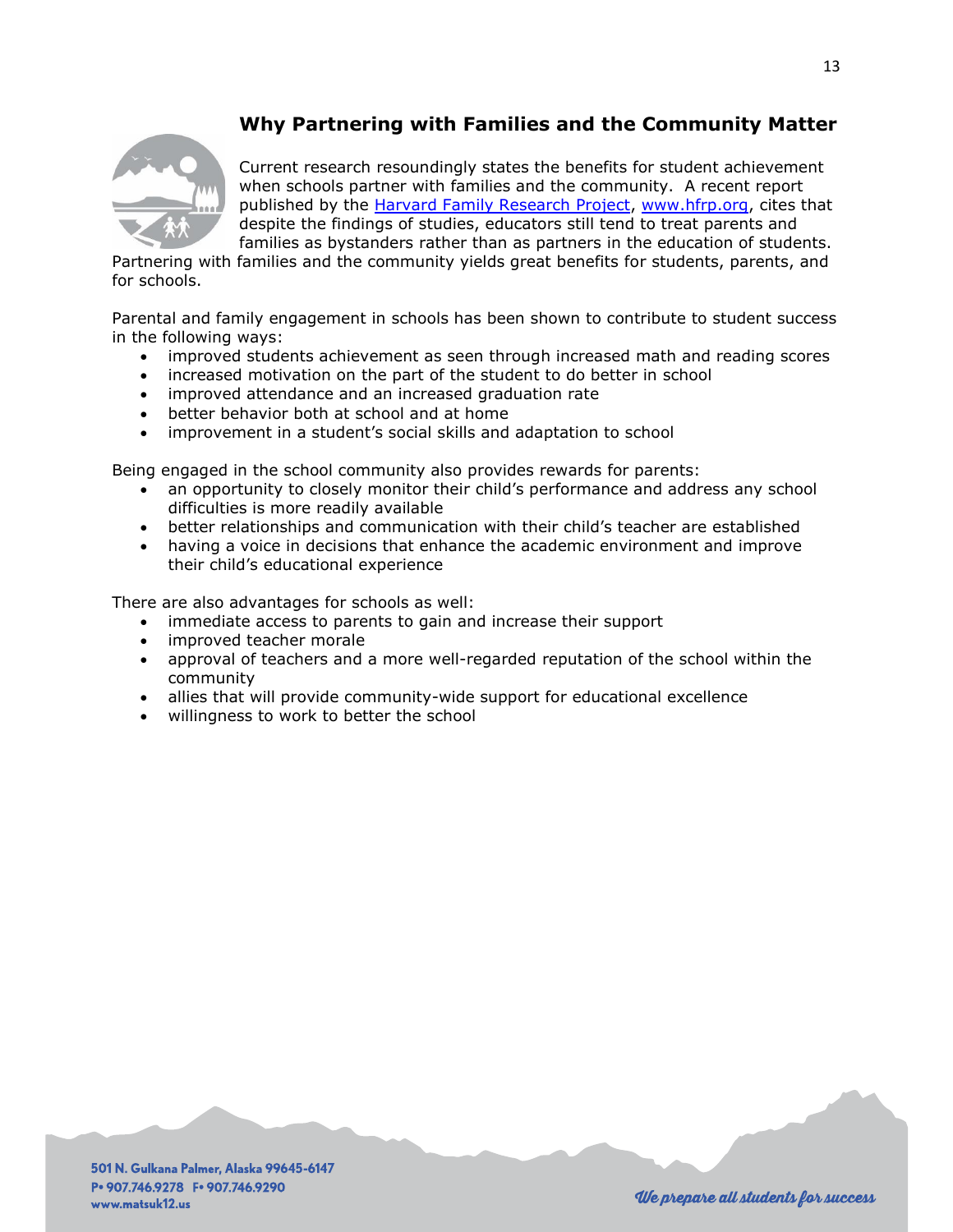

The National Network of Partnership Schools, Johns Hopkins University, and Dr. Joyce Epstein identified multiple measures of parent involvement. A framework of six types of parent involvement that schools can employ evolved from her findings. [www.csos.jhu.edu/p2000/sixtypes.htm](http://www.csos.jhu.edu/p2000/sixtypes.htm)

## **[Six Types of Parent Involvement](http://www.csos.jhu.edu/p2000/RESULTS/Results.htm)**

**Parenting.** Assist families with parenting and child-rearing skills. Assist schools in understanding families.

**Communicating.** Communicate with families about school programs and student progress.

**Volunteering.** Improve recruitment, training, tasks, and schedules to involve families as volunteers.

**Learning at Home.** Involve families with their children in learning activities at home.

**Decision Making.** Include families as participants in school decisions.

**Collaborating With the Community.** Coordinate community, business, and agency resources and services for families.

These types of parental involvement can be used to create a systemic plan and approach for increasing family engagement. Parents can be the greatest asset in student achievement. Working to develop partnerships with families and the community will yield stronger, higher achieving schools. In the charts that follow, Dr. Epstein provided sample practices schools can employ to engage families in each type of involvement as well as results for students, parents, and educators from participating in family engagement.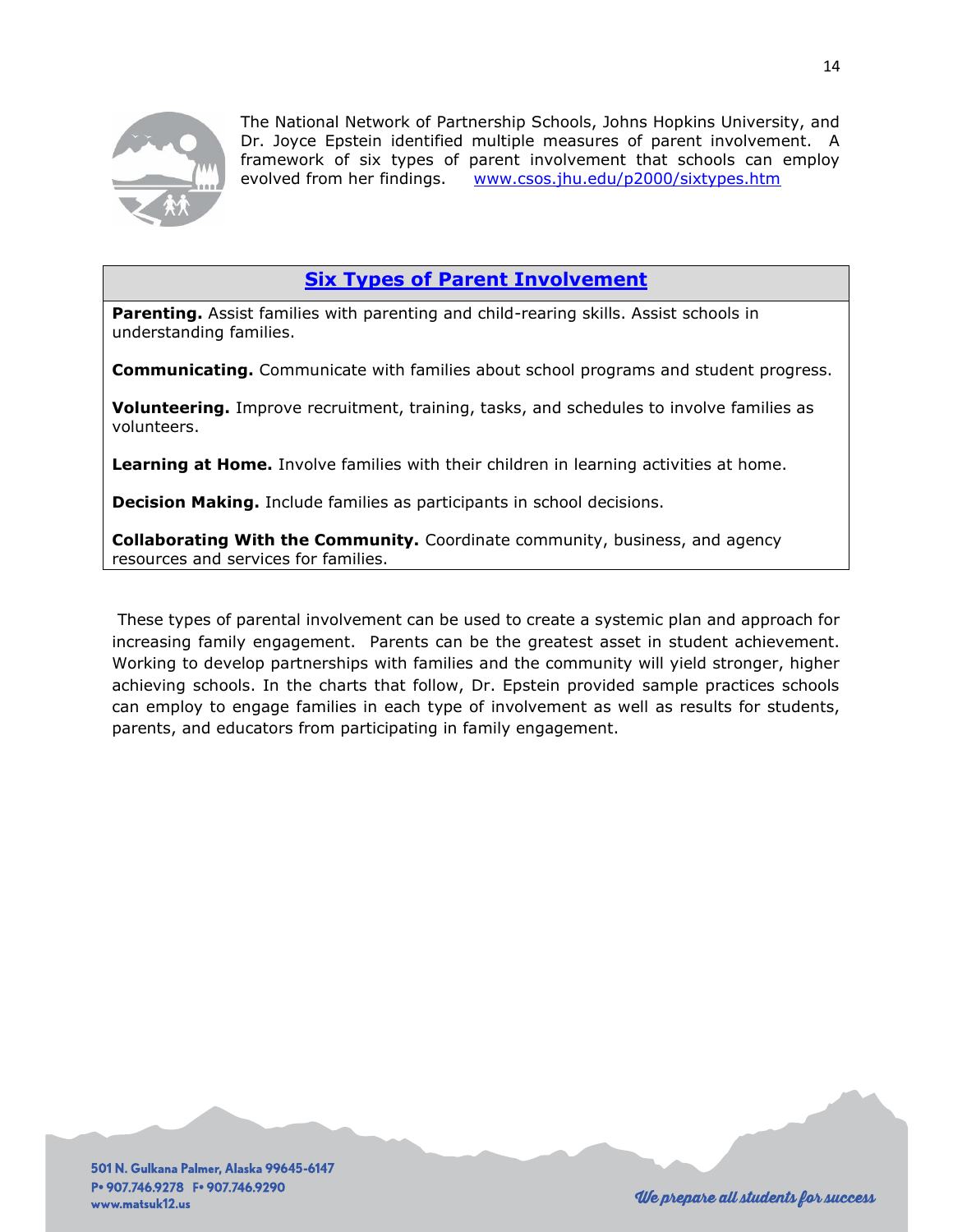

## **How is Family Engagement Funded in Title I Schools?**

Commitment to family engagement in learning has been present in several federal programs and pieces of legislation since the 1960s. Title I of the Elementary and Secondary Education Act (ESEA) requires school districts to spend 1% of their Title I funds on family engagement activities. Title I

requires School Action Plans to show provisions for family engagement.

Schools do many different activities and gather informal (through conversations, observations, etc.) and formal survey feedback for all events to assist in determining family engagement needs. Title I schools are required to complete, at minimum, four parent engagement activity reports to document family engagement activities hosted by the school. See Appendices A (Sign-In Sheet) and B (Parent and Family Engagement Survey) for copies of the paperwork necessary to submit to the Federal Programs office to document each Title I family activity at the school. Schools submit all documentation paperwork electronically.



## **The Perks of PIRCs (Parent Information and Resource Centers)**

Federal funds allow non-profit organizations in states to financially support a Parent Information and Resource Center, or PIRC. The PIRC connects families, teachers, and school administrators in their efforts to work together

to enhance academic achievement of all students. Our Alaska PIRC provides downloadable resources for parent involvement and professional development opportunities to help accomplish this goal. Visit Alaska's PIRC at [www.akpirc.org.](http://www.akpirc.org/)



## **Title I Compliance**

To further illustrate the importance of family engagement in our schools, Title I law has included regulations that ensure the inclusion of our parents and community in decision-making and opportunities for participation. The following page provides the compliance timeline that schools must complete

as a recipient of Title I funds. These compliance pieces break down the necessary components of family engagement that are taking place in our Title I schools each year.

501 N. Gulkana Palmer, Alaska 99645-6147 P. 907.746.9278 F. 907.746.9290 www.matsuk12.us